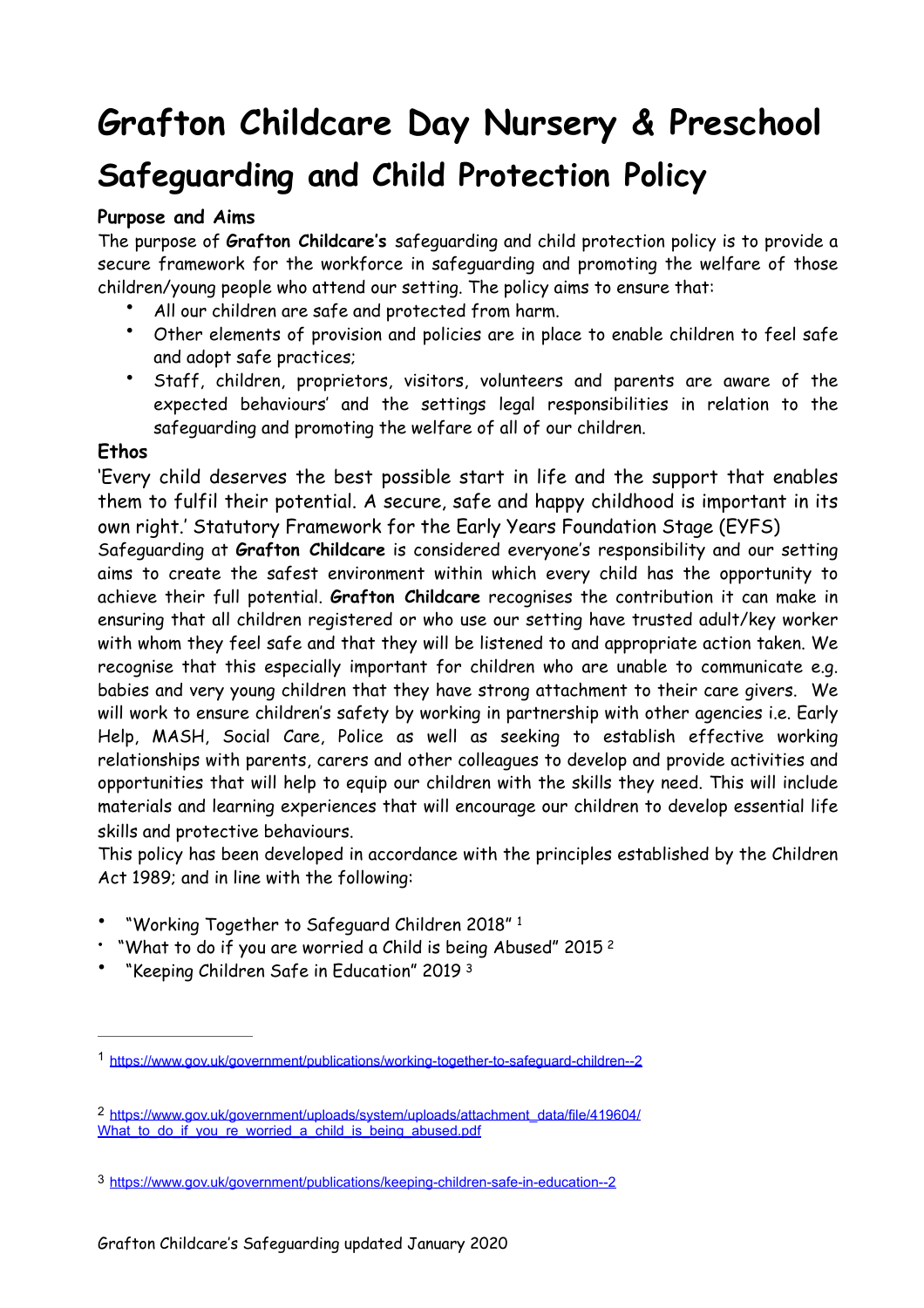- <span id="page-1-2"></span>• "The Prevent Duty" 201[54](#page-1-0)
- <span id="page-1-3"></span>• "Information Sharing; Advice for practitioners providing safeguarding services to children, young people, parents and carers" 2018[5](#page-1-1)

## **Responsibilities and Expectations**

The management and proprietor takes seriously its responsibility under section 11 of the Children Act and duties under "working together" to safeguard and promote the welfare of children; to work together with other agencies to ensure adequate arrangements exist within our setting to identify, and support those children who are suffering harm or are likely to suffer significant harm. We recognise that all staff and management have a full and active part to play in protecting our children from harm, and that the child's welfare is our paramount concern.

The **proprietor** should also ensure the following:-

- that the safeguarding and child protection policy is made available to parents and carers.
- that all staff and volunteers are properly checked to make sure they are safe to work with the children who attend our setting.
- that the setting has procedures for handling allegations of abuse made against members of staff including the Proprietor or Manager or volunteers.
- the safe and appropriate use of cameras, mobile phones, technology and on line equipment within the setting.
- the Counter Terrorism and Security Act 2015 which places a duty on early years and childcare providers "to have due regard to the need to prevent people from being drawn into terrorism" (The Prevent Duty) is implemented, taking into account the Local Safeguarding Children's Board 'Prevent' policies, protocols and procedures and ensuring the Fundamental British Values are implemented as stated in the EYFS.
- a Designated Safeguarding Lead (DSL) is appointed who has lead responsibility for dealing with all safeguarding issues in our setting.
	- o The **Designated Safeguarding Lead** is **Mrs Denise Tupman.** This person can also be contacted with any safeguarding concerns.
	- o **Our procedures will be annually reviewed and up-dated.**

The responsibilities for the Designated Safeguarding Lead (DSL) are:-

- to ensure that all safeguarding issues raised in setting are effectively responded to, recorded and referred to the appropriate agency.
- To ensure all adults are alert to circumstances when a child and family may need access to early help

<span id="page-1-0"></span>[https://www.gov.uk/government/uploads/system/uploads/attachment\\_data/file/439598/prevent-duty-departmental-](https://www.gov.uk/government/uploads/system/uploads/attachment_data/file/439598/prevent-duty-departmental-advice-v6.pdf) [4](#page-1-2) [advice-v6.pdf](https://www.gov.uk/government/uploads/system/uploads/attachment_data/file/439598/prevent-duty-departmental-advice-v6.pdf)

<span id="page-1-1"></span>[<sup>5</sup>](#page-1-3) <https://www.gov.uk/government/publications/safeguarding-practitioners-information-sharing-advice>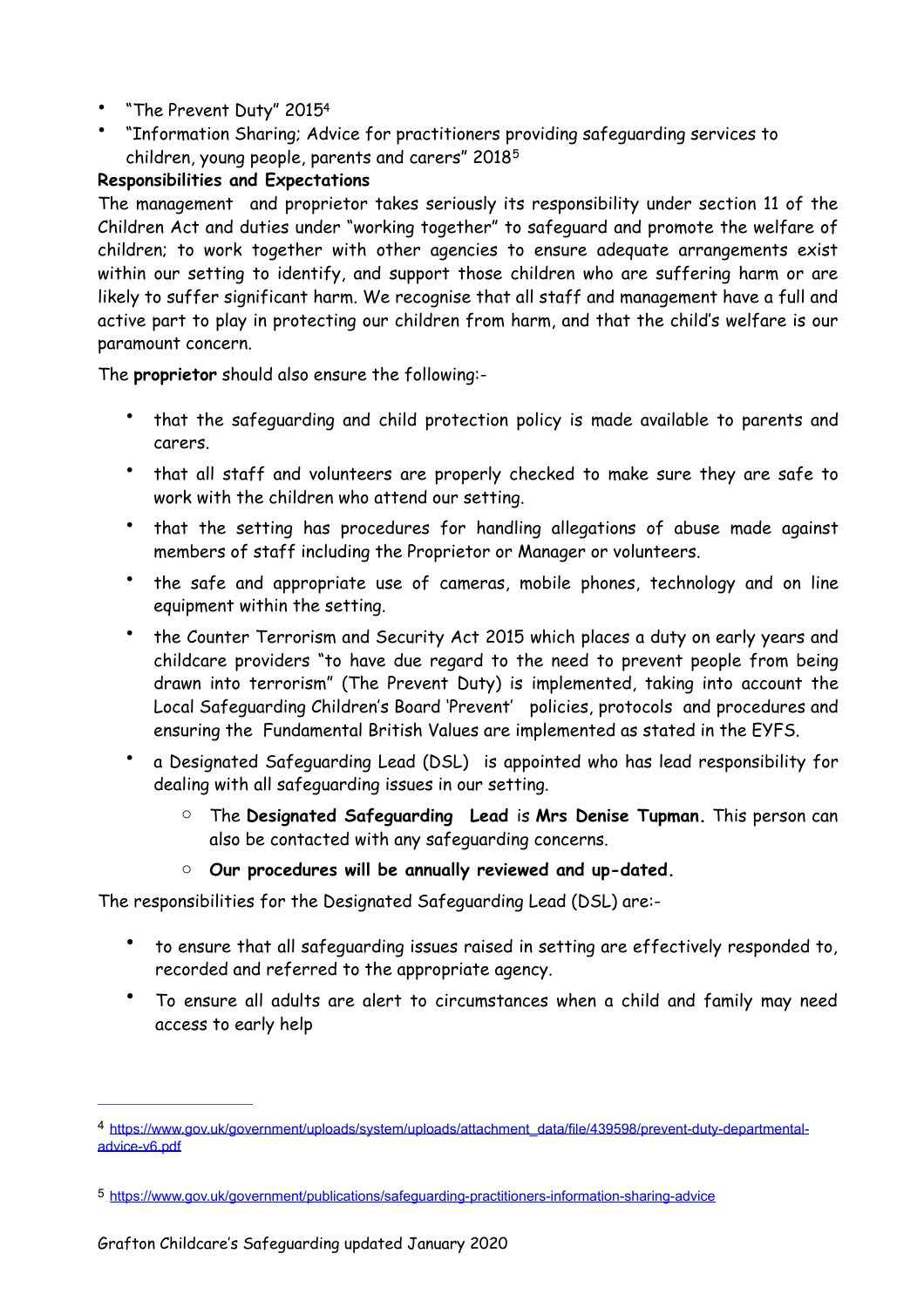- All adults, (including volunteers) new to our setting will be made aware of this policy and the procedures for child protection, the name and contact details of the DSL and have these explained, as part of their induction into the setting.
- Be responsible for arranging the settings safeguarding training for all staff and volunteers who work with the children and young people. The DSL must ensure that the safeguarding training takes place at least every three years for all with regular updates during this period; which they can deliver in-house provided they are linked in to the support and quality assurance process offered by the Local Authority and the Devon Children and Families Partnership (formerly the Devon Safeguarding Children's Board).
- to attend or ensure that a senior member of staff who has the relevant training and access to appropriate supervision, attends where appropriate, all child protection case conferences, reviews, core groups, or meetings where it concerns a child in our care and to contribute to multi-agency strategy discussions to safeguard and promote the child's welfare.
- for ensuring the acceptable, safe use and storage of all camera technology, images, and mobile phones through the implementation, monitoring and reviewing of the appropriate polices and procedures. This includes the on-line Safety Policy which includes Camera & Image Policy, Mobile Phone Policy, Acceptable Use Policy.
- Implementing the Fundamental British Vales.
- To ensure allegations regarding adults in the setting are effectively responded to and referred to the appropriate agency.

All Child Protection concerns need to be acted on **immediately**. If you are concerned that a child may be at risk or is actually suffering abuse, you must tell the DSL.

**All Adults, including the DSL, have a duty to refer all known or suspected cases of abuse to the relevant agency including MASH (Multi Agency Safeguarding Hub), Children and Young Peoples Service (CYPS) – Social Care, or the Police.** Where a disclosure is made to a visiting staff member from a different agency, e.g. Early Years Consultants, Health Visitors, it is the responsibility of that agency staff to formally report the referral to the Setting's DSL in the first instance and to follow their organisations procedures. Any records made should be kept securely on the Child's Protection file.

## **Recognising concerns, signs and indicators of abuse**

Safeguarding is not just about protecting children from deliberate harm. For our setting it includes such things as child safety, bullying, racist abuse and harassment, visits, intimate care and internet safety etc. However it must be acknowledged that technology itself will not present the greatest risk, but the behaviours of individuals using such equipment will. The witnessing of abuse can have a damaging affect on those who are party to it, as well as the child/adult subjected to the actual abuse, and in itself will have a significant impact on the health and emotional well-being of the child

The table below outlines the four main categories of abuse as defined by the Department of Health 'Working Together to Safeguard Children' document 2010. Adults should be aware that that the possible indicators are not definitive list although children's poor behaviour maybe a sign that they are suffering harm or that they have been traumatised by abuse, some children may present these behaviours for reasons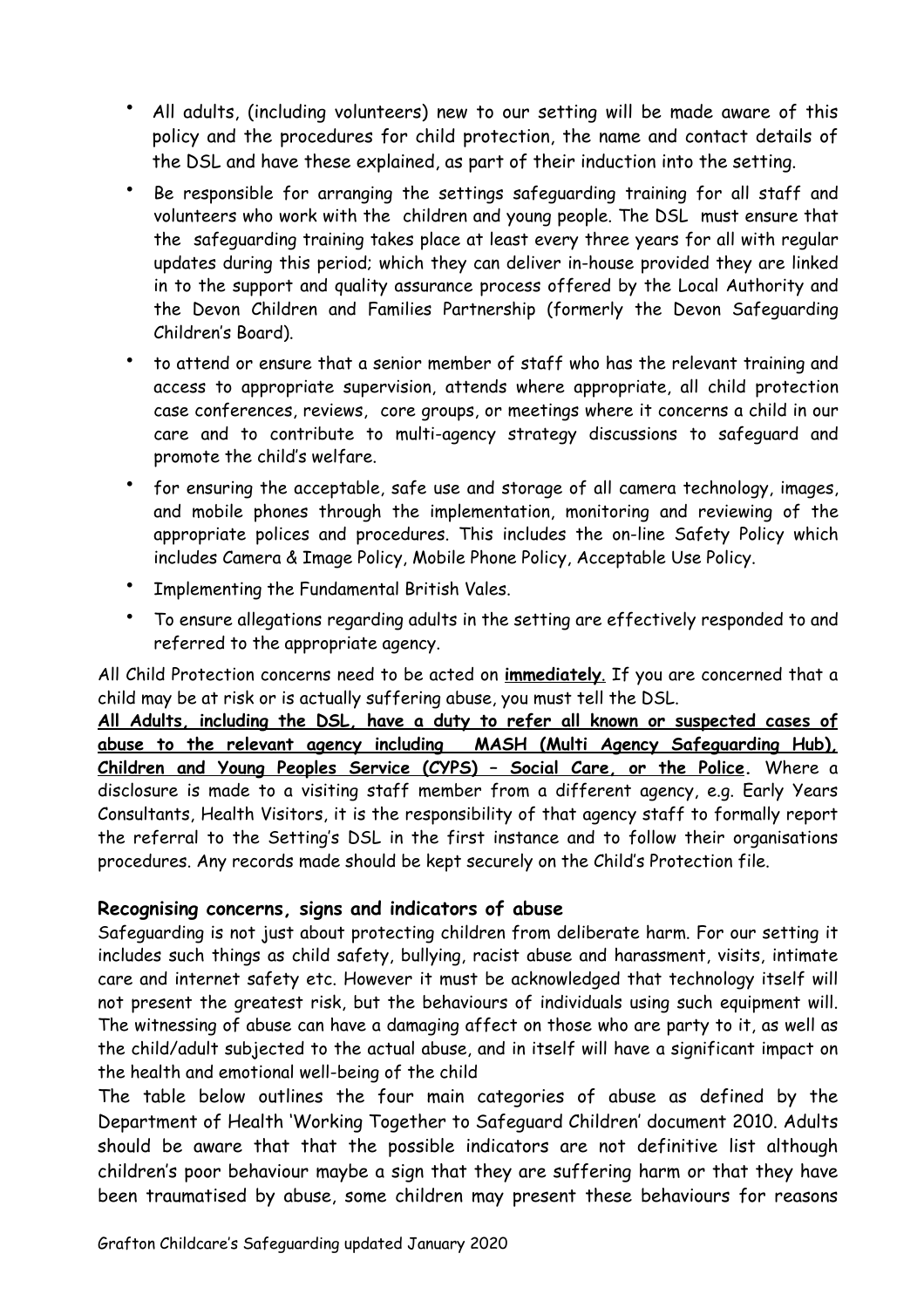other than abuse. However, it is important to know the indicators of abuse and to be alert to the **need to consult further.** 

| Type of Abuse                                                                                                                                                                                                                                                                                                                                                                                                                                                                                                                                           | <b>Possible Indicators</b>                                                                                                                                                                                                                                                                                                                                                        |
|---------------------------------------------------------------------------------------------------------------------------------------------------------------------------------------------------------------------------------------------------------------------------------------------------------------------------------------------------------------------------------------------------------------------------------------------------------------------------------------------------------------------------------------------------------|-----------------------------------------------------------------------------------------------------------------------------------------------------------------------------------------------------------------------------------------------------------------------------------------------------------------------------------------------------------------------------------|
| Neglect The persistent failure to meet a child's<br>basic physical and psychological needs, likely to<br>result in the serious impairments of the child's<br>health or development. Neglect may occur during<br>pregnancy as a result of maternal substance<br>abuse. Once a child is born, neglect may involve a<br>parent or carer failing to:<br>provide food, clothing and shelter;<br>protect a child from physical and emotional harm<br>or danger;<br>ensure adequate supervision;<br>ensure access to appropriate medical care or<br>treatment. | Obvious signs of lack of care including:<br>Problems with personal hygiene;<br>Constant hunger;<br>Inadequate clothing;<br>Emaciation;<br>Lateness or non-attendance at the setting;<br>Poor relationship with peers;<br>Untreated medical problems;<br>Compulsive stealing and scavenging;<br>Rocking, hair twisting, thumb sucking;<br>Running away;<br>Low self-esteem.        |
| <b>Physical Abuse</b><br>May involve hitting, shaking, throwing, poisoning,<br>burning or scalding, drowning, suffocating or<br>otherwise causing physical harm to a child.<br>Physical harm may also be caused when a parent<br>or carer fabricates the symptoms of, or<br>deliberately induces illness in a child                                                                                                                                                                                                                                     | Physical signs that do not tally with the given<br>account of occurrence conflicting or unrealistic<br>explanations of cause repeated injuries delay in<br>reporting or seeking medical advice.                                                                                                                                                                                   |
| Sexual Abuse<br>Forcing or enticing a child to take part in sexual<br>activities, not necessarily involving a high level of<br>violence, whether or not the child is aware of<br>what is happening. The activities may involve<br>physical contact, penetrative or non-penetrative<br>acts and also includes involving children in<br>watching pornographic material or watching<br>sexual acts.                                                                                                                                                        | Sudden changes in behaviour<br>Displays of affection which are sexual and age<br>inappropriate<br>Tendency to cling or need constant reassurance<br>Tendency to cry easily<br>Regression to younger behaviour - e.g. thumb<br>sucking, acting like a baby<br>Unexplained gifts or money<br>Depression and withdrawal<br>Wetting/soiling day or night<br>Fear of undressing for PE |
| <b>Emotional Abuse</b><br>The persistent emotional maltreatment of a<br>child such as to cause severe and persistent<br>adverse effects on the child's emotional<br>development. It may involve conveying to<br>children that they are worthless or unloved,<br>inadequate, or valued only insofar as they meet<br>the needs of another person.                                                                                                                                                                                                         | Rejection<br><b>Isolation</b><br>child being blamed for actions of adults<br>child being used as carer for younger siblings<br>affection and basic emotional care giving/<br>warmth, persistently absent or withheld.                                                                                                                                                             |

#### **Children who have special educational needs and/or disabilities**

All children have the right to be safe yet research shows that disabled children are three times more likely to be abused. A number of factors have been identified as to reasons why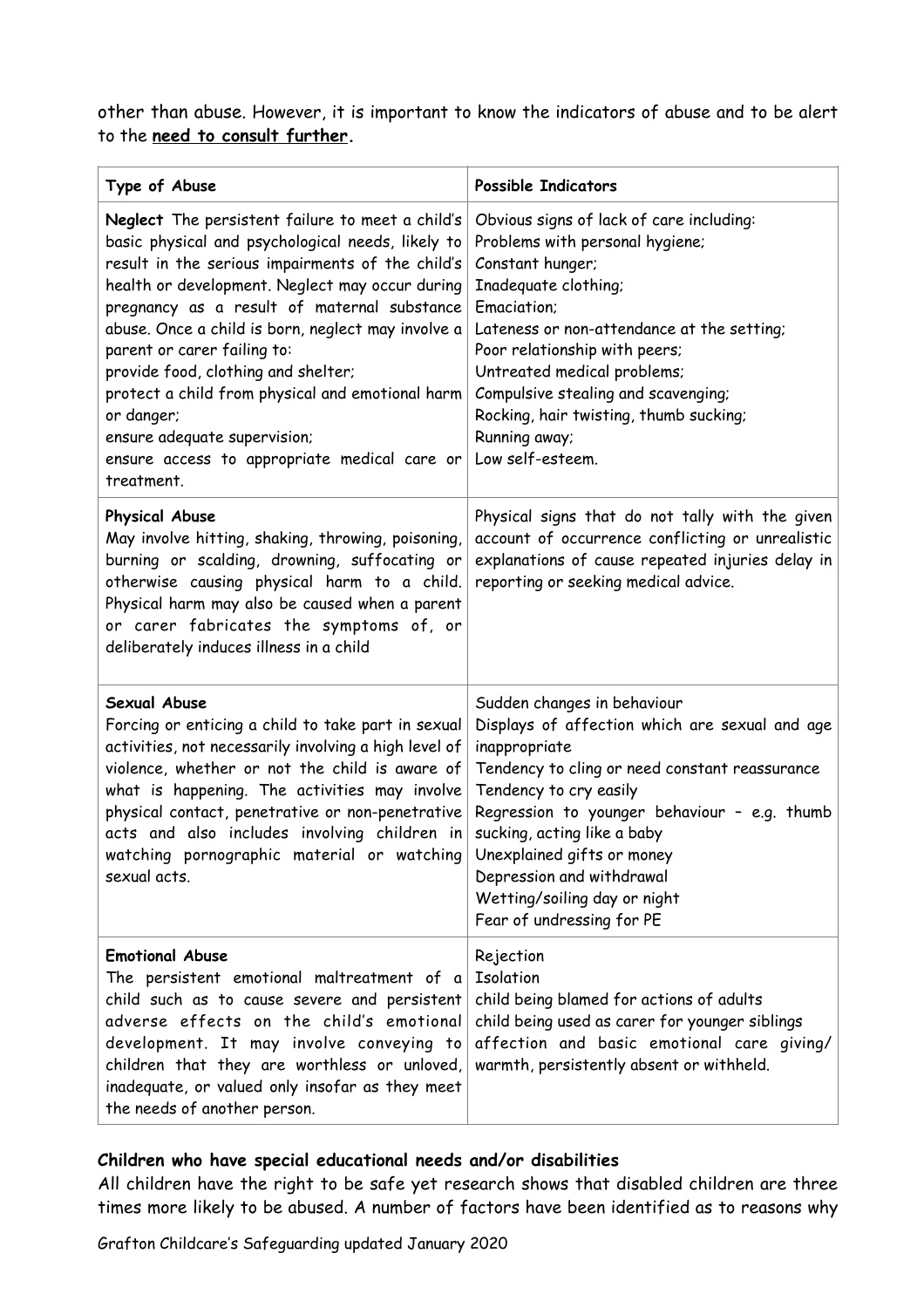these children are more at risk (see bullet points) and as setting we are aware of these and endeavour to protect all our children.

- Assumptions that nobody would abuse or neglect disabled children ….fact they are 3 times more likely to be abused.
- Disabled children are well protected because of all the helpers they have… fact this puts them at greater risk.
- Disabled children are not attractive to abusers…fact Abusers are usually driven by desire to dominate and some disabled children can be seen as particularly helpless.
- You can't expect disabled children to be as well dressed and turned out as other children……when loved disabled children as well turned out as other children.
- Disabled children won't be believed… and will not be able to give evidence in court… Many abusers think this – but with the right help and support all disabled children can tell or show what happened to them.
- If the child cannot speak s/he cannot communicate…A wide range of communication systems and equipment is available and skilled people to help children communicate.
- Abuse doesn't have the same effect on disabled children…Fact The betrayal of trust and hurt is as acutely felt as by any other child

Reproduced by: Scottish Government Ministerial Government Working Group (2014) Child Protection and Disability Toolkit

# **Prevent**

The Counter Terrorism & Security Act 2015

The Act places a Prevent duty on settings to have "due regard to the need to prevent people from being drawn into terrorism".

Settings subject to the Prevent Duty will be expected to demonstrate activity in the following areas

- Assessing the risk of children being drawn into terrorism
- Demonstrate that they are protecting children and young people from being drawn into terrorism by having robust safeguarding policies.
- Ensure that their safeguarding arrangements take into account the policies and procedures of the Local Safeguarding Children Board -Devon Children and Families Partnership.
- Make sure that staff have training that gives them the knowledge and confidence to identify children and families at risk of being drawn into terrorism, and to challenge extremist ideas which can be used to legitimise terrorism
- Expected to ensure children are safe from terrorist and extremist material when accessing the internet in the setting

# **What to do if you are concerned**

If a child makes an disclosure or allegation of abuse against an adult or other child or young person, it is important that you:

- Stay calm and listen carefully.
- Reassure them that they have done the right thing in telling you.
- Do not investigate or ask leading questions. Ask
- Let them know that you will need to tell someone else.
- Do not promise to keep what they have told you a secret.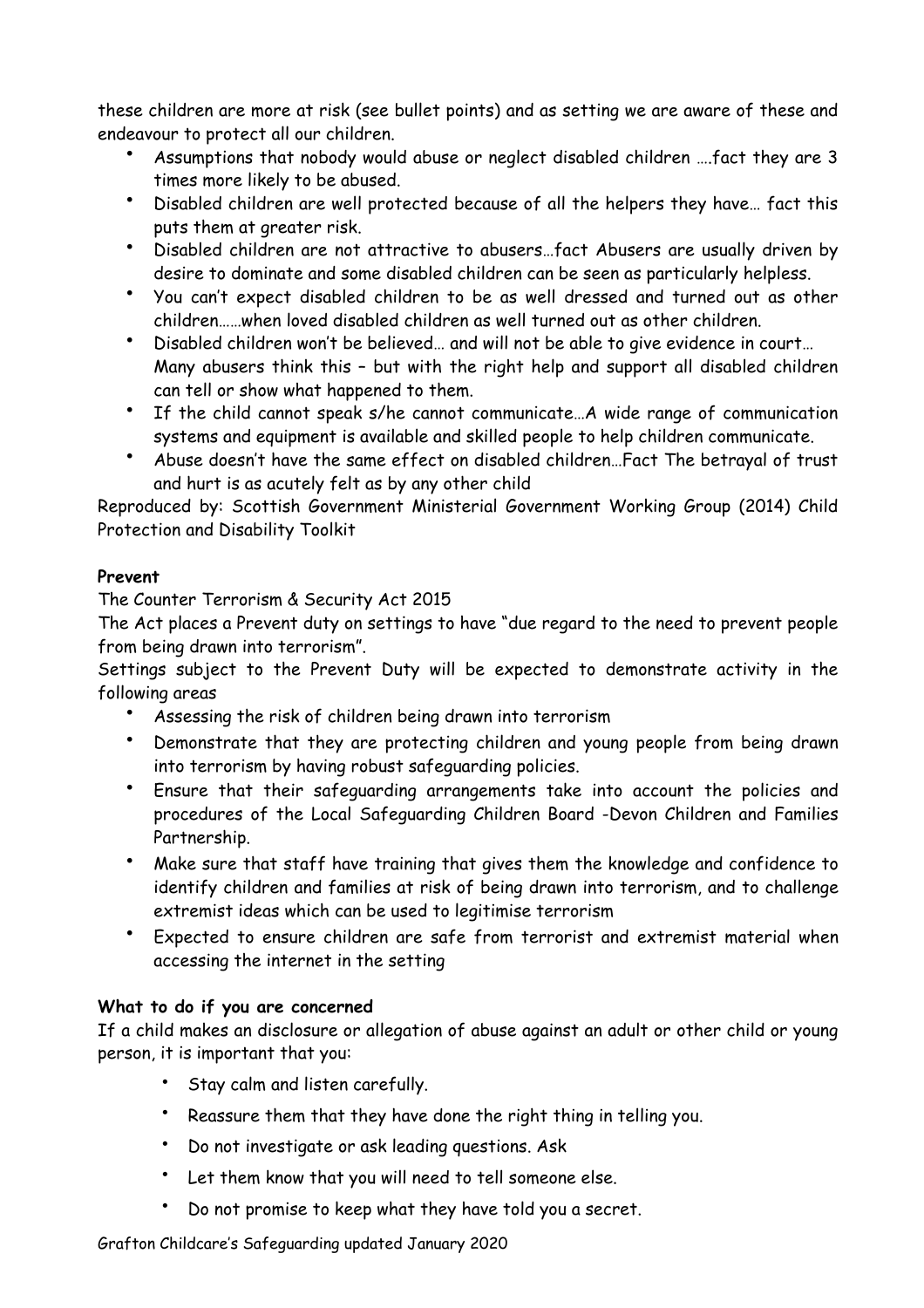- Inform your Safeguarding Designated Officer as soon as possible.
- Make a written record of the allegation, disclosure or incident which you must sign, date and record your position using the setting safeguarding record log forms.

If you are concerned that a member of staff or adult in a position of trust poses a danger to a child or young person or that they might be abusing a child or young person you should report your concerns to the DSL. Where those concerns relate to the DSL however, this should be reported to the **Proprietor** using the settings 'Whistle blowing' policy.

#### **Whistleblowing**

We recognise that children cannot be expected to raise concerns in an environment where staff fail to do so. All staff should be aware of their duty to raise concerns about the attitude or actions of colleagues via our whistleblowing and complaints policies and appropriate advice will be sought from the LADO or Safeguarding Team where necessary.

### **Managing Allegations**

We are aware of the possibility of allegations being made against members of staff or volunteers that are working or may come into contact with children and young people whilst in our setting. Allegations will usually be that some kind of abuse has taken place. This could include inappropriate behaviour displayed by members of staff or other persons working with the children such as inappropriate sexual comments, excessive one to one attention beyond the requirements their role and responsibilities, inappropriate sharing or images. They can be made by children and young people or other concerned adults. Allegations are made for a variety of reasons:

- Abuse has actually taken place.
- Something has happened to the child that reminds them of a past event the child is unable to recognise that the situation and people are different; Children can misinterpret your language or your actions.
- Some children recognise that allegations can be powerful and if they are angry with you about something they can make an allegation as a way of hitting out.
- An allegation can be a way of seeking attention.

If an allegation is made against an adult in a position of trust whether they be members of staff or volunteers this should be brought to the immediate attention of the DSL who will advise the **Proprietor.** In the case of the allegation being made against the DSL this will be brought to the immediate attention of the **Proprietor**. The DSL **Proprietor** will need to discuss with the Local Authority Designated Officer (LADO) the nature of the allegations made against the adult, in order for the appropriate action to be taken. This may constitute an initial evaluation meeting or strategy discussion depending on the allegation being made. **Proprietor** will need to:

• Refer to the Local Authority Designated Officer (LADO) immediately and follow up in writing within 48 hours. Consider safeguarding arrangements of the child or young person to ensure they are away from the alleged abuser.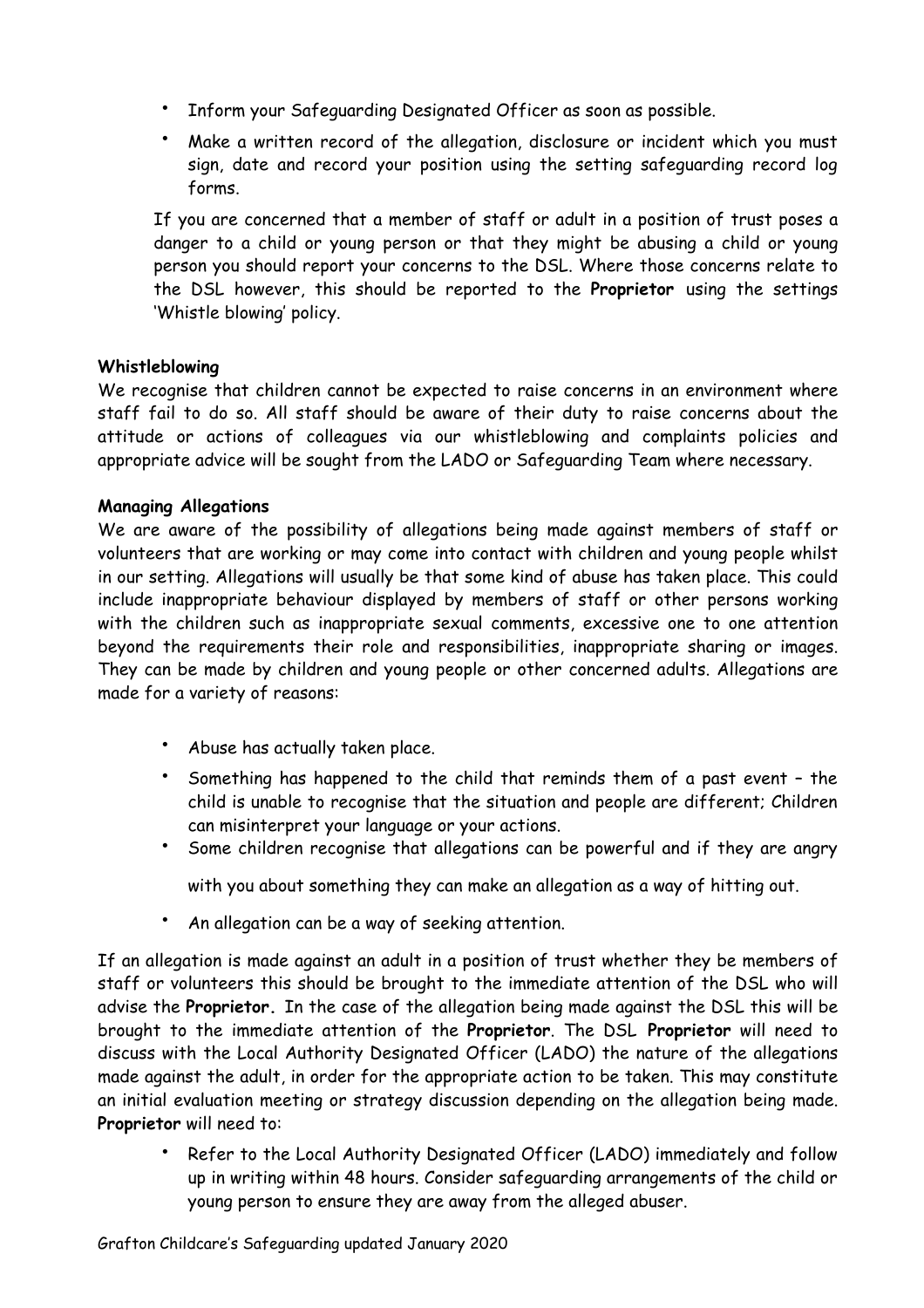- Contact the parents or carers of the child/young person if advised to do so by the LADO.
- Consider the rights of the staff member for a fair and equal process of investigation.
- Advise Ofsted of allegation within 14 days of the allegation
- Ensure that the appropriate disciplinary procedures are followed including whether suspending a member of staff from work until the outcome of any investigation if this is deemed necessary.
- Act on any decision made in any strategy meeting.
- Advise the Disclosure and Barring Service where a member of staff has been removed, dismissed or would have been removed had they a result of the allegations being founded.

A copy of "**What to do if you're worried a child is being abused, Advice for Practitioners"** booklet is kept with this policy. This sets out the guidelines on dealing with incidents, disclosures and the procedures that must be followed.

### **Confidentiality**

- We recognise that all matters relating to child protection are confidential.
- The DSL will disclose personal information about a child or young person to other members of staff on a need to know basis only.
- However, all staff must be aware that they have a professional responsibility to share information with other agencies in order to safeguard children.
- All staff must be aware that they cannot promise a child to keep secrets which might compromise the child's safety or well-being or that of another.
- We will always undertake to share our concerns with parents and guardians and their consent is sought in accordance with Early help and MASH procedures unless doing so would increase the risk of harm to the child. If in doubt regarding sharing information with parents and guardians, we will consult with the MASH consultation team.
- We will take no names consultations with our MASH team to discuss concerns we may have, but we understand that if they then ask for a name we will disclose those details and it will become an enquiry.

#### **Training**

All members of staff and volunteers will have access to safeguarding training at least every three years in line with Devon Safeguarding Children's Board (DCFP). We will also, as

part of our induction, issue information in relation to our Safeguarding policy and any policy related to safeguarding and promoting our children/young people's welfare to all newly appointed staff and volunteers. There will also regular safeguarding updates **at staff meetings, supervisions, in staff on the safeguarding page of our website.** 

Our DSL's will undertake further safeguarding training, Group 3 DCFP Multi-agency Safeguarding course or Group 3 Refresher Courses. This will be undertaken at least every three years which updates their awareness and understanding of the impact of the wide agenda of safeguarding issues. This will support both the DSL to be able to better undertake their role and support the setting in ensuring our safeguarding arrangements are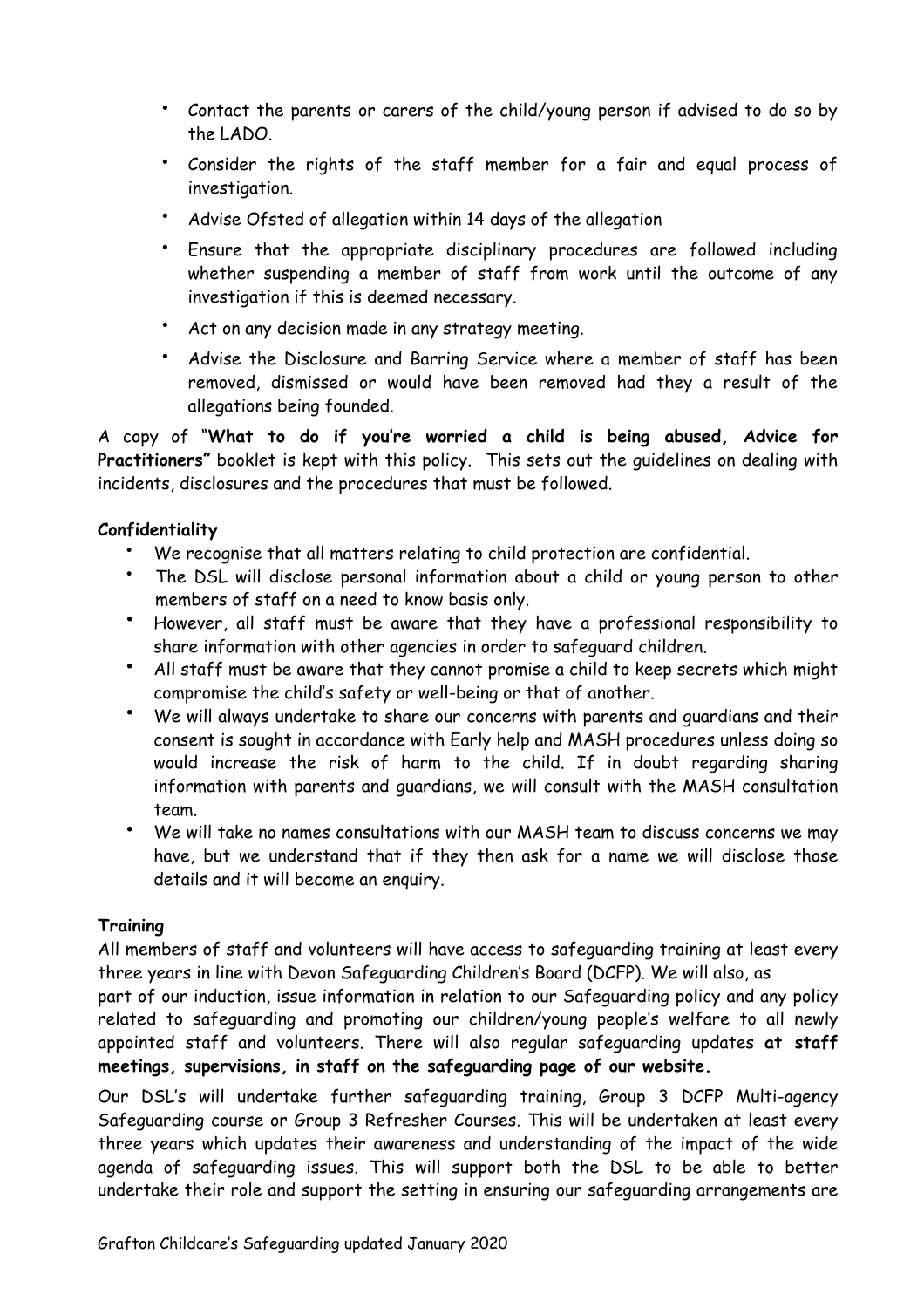robust and achieving better outcomes for the children in our setting. This includes taking part in multi-agency training in addition to safeguarding training.

Our **Proprietor** will have access to safeguarding training for Safeguarding will also undertake additional awareness training at least every three years. They will also be advised to undertake additional training to support their employers' role in Handling Allegations against adults who work with children and young people, including our staff and volunteers.

Our safeguarding arrangements are reported on an annual basis to our **Clients** and our Safeguarding policy is reviewed annually, in order to keep it updated in line with local and national guidance/legislation.

We will include our Safeguarding Policy on our settings website and have hard copies available upon request. We are also able to arrange for our policy to be made available to parents whose first language is not English, on request.

#### **Mobile Phones and Cameras**

**Grafton Childcare** has policies and procedures in place with regard to the use of mobile phones and cameras in the setting and on visits etc.

#### **Current Safeguarding Issues**

(This section highlights optional extras that Settings may consider adopting to accompany their Safeguarding policy)

**The following Safeguarding issues are all considered to be Child Protection issues and should be referred immediately to the most relevant agency. The issues featured below are linked to guidance and local procedures which can be found on the South West Child Protection Procedures at http://www.proceduresonline.com/swcpp/** 

**Child sexual exploitation (CSE)** The sexual exploitation of children and young people under 18 involves exploitative situations, contexts and relationships where young people, (or a third person or persons) receive something, (e.g. food, accommodation, drugs, alcohol, cigarettes, affections, gifts, money) as a result of them performing and/or others performing on them, sexual activities. Child sexual exploitation can occur through the use of technology without the child's immediate recognition; for example being persuaded to post sexual images on the internet/mobile phones without immediate payment or gain. In all cases those exploiting the child/young person have power over them by virtue of their age, gender, intellect, physical strength and/or economic or other resources. Violence, coercion and intimidations are common, involvement in exploitative relationships being characterised in the main by the child's or young person's limited availability of choice, resulting from their social/economic and/or emotional vulnerability. (DCSF 2009) Link to guidanc[e6](#page-7-0)

**Good practice – Individuals** Recognise the symptoms and distinguish them from other forms of abuse

<span id="page-7-1"></span>Treat the child/young person as a victim of abuse

<span id="page-7-0"></span><sup>6</sup> [https://www.gov.uk/government/uploads/system/uploads/attachment\\_data/file/278849/](https://www.gov.uk/government/uploads/system/uploads/attachment_data/file/278849/Safeguarding_Children_and_Young_People_from_Sexual_Exploitation.pdf) Safeguarding Children and Young People from Sexual Exploitation.pdf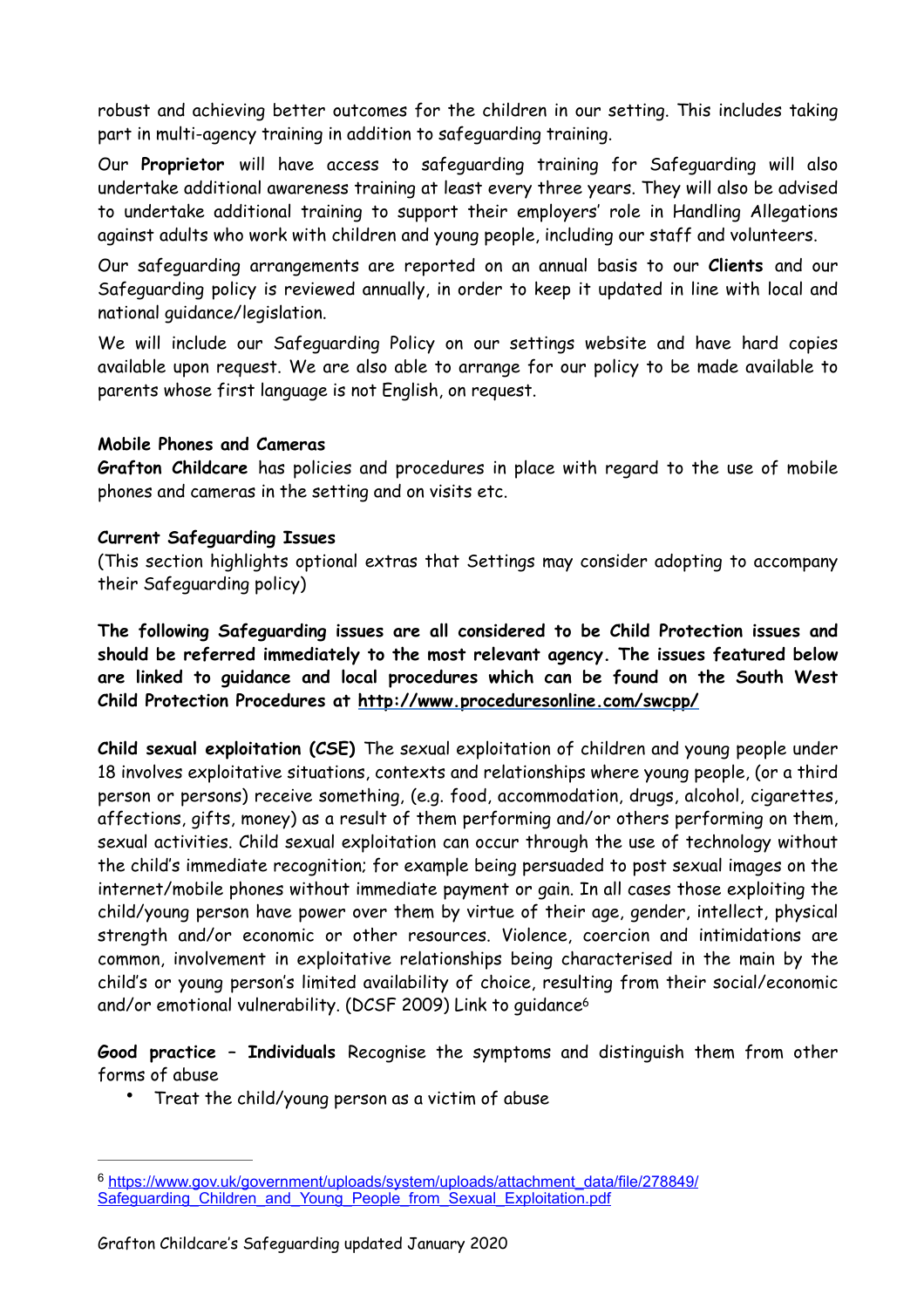- Understand the perspective / behaviour of the child/young person and be patient with them
- Help the child/young person to recognise that they are being exploited
- Collate as much information as possible
- Share information with other agencies and seek advice / refer to Social Care

## **Good practice – Organisations**

- Ensure robust safeguarding policies and procedures are in place which cover CSE
- Promote and engage in effective multi-agency working to prevent abuse
- Work to help victims move out of exploitation
- Cooperate to enable successful investigations and prosecutions of perpetrators

## **Peer on Peer Abuse**

Children can abuse other children and this referred to as 'peer on peer abuse' , this can take many forms including those listed in the table above as well as bullying, sexual violence and harassment etc. Staff will raise concerns when there are issues of peer on per abuse and DSL will consider what support might be needed for both the victim and perpetrators**.** 

# **E-Safety**

Children and young people can be exploited and suffer bullying through their use of modern technology such as the internet, mobile phones and social networking sites. In order to minimize the risks to our children and young people **Grafton Childcare** will ensure that we have in place appropriate measures such as security filtering, and an acceptable use policy linked to our E-Safety policy. We will ensure that staff are aware of how not to compromise their position of trust in or outside of the setting and are aware of the dangers associated with social networking sites.

Our E-safety policy will clearly state that mobile phone, camera or electronic communications with a child or family at our setting is not acceptable other than for approved setting business. Where it is suspected that a child is at risk from internet abuse or cyber bullying we will report our concerns to the appropriate agency.

**Forced marriages (FM)** FM is now a specific offence under s121 of the Anti-Social Behaviour, Crime and Policing Act 2014 that came into force on 16 June 2014.

A FM is a marriage conducted without the valid consent of one or both parties, and where duress is a factor Forced marriage is when someone faces physical pressure to marry (e.g. threats, physical violence or sexual violence) or emotional and psychological pressure (e.g. if someone is made to feel like they're bringing shame on their family). This is very different to an arranged marriage where both parties give consent.

FM is illegal in England and Wales. This includes:

- taking someone overseas to force them to marry (whether or not the forced marriage takes place)
- marrying someone who lacks the mental capacity to consent to the marriage (whether they're pressured to or not)

**Under-age Marriage** In England, a young person cannot legally marry until they are 16 years old (without the consent of their parents or carers) nor have sexual relationships.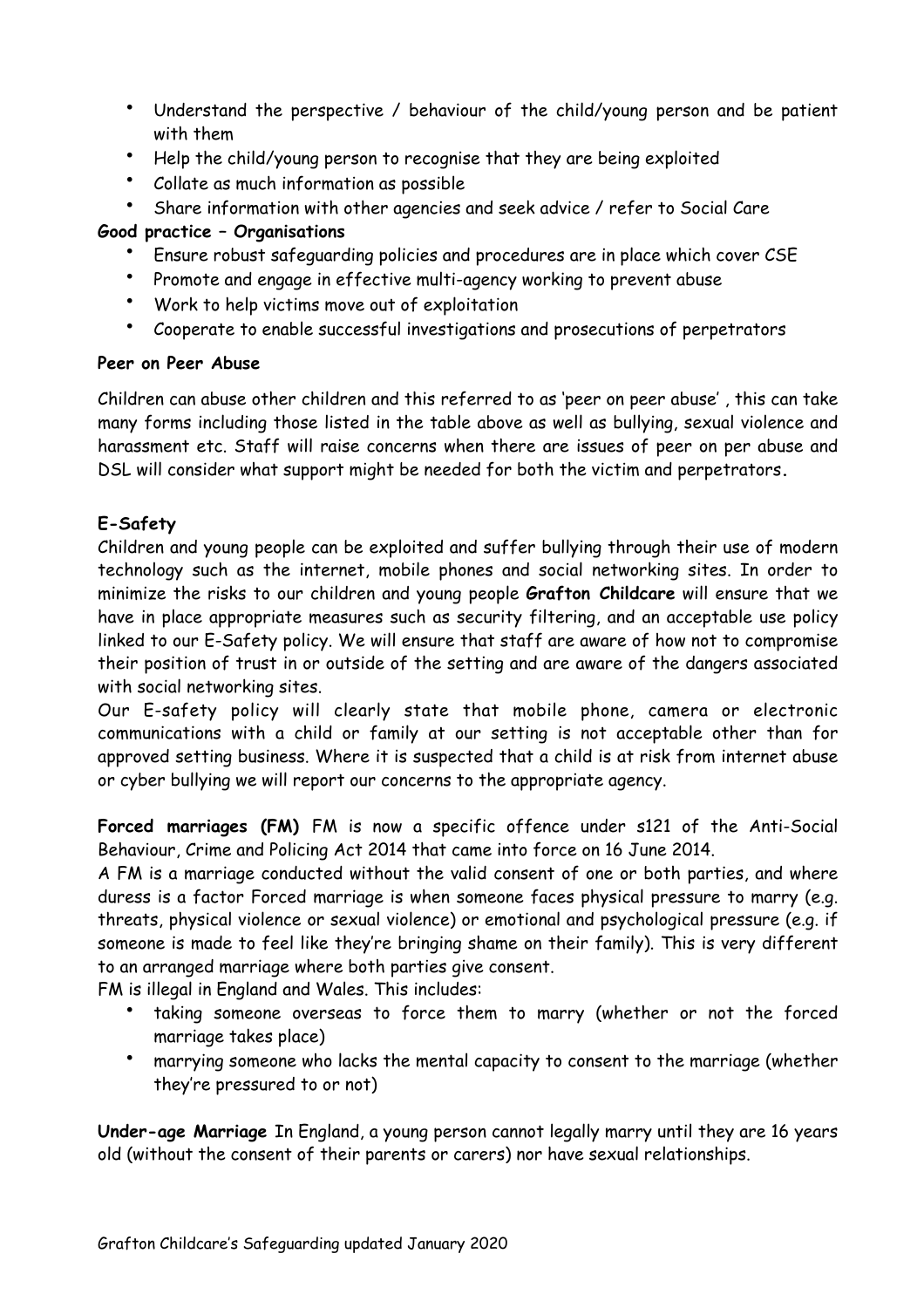**Female Genital Mutilation (FGM)** FGM is child abuse and a form of violence against women and girls, and therefore should be dealt with as part of existing child safeguarding/ protection structures, policies and procedures.

FGM is illegal in the UK. In England, Wales and Northern Ireland, the practice is illegal under the Female Genital Mutilation Act 2003.

Other than in the excepted circumstances, it is an offence for **any person (regardless of their nationality or residence status)** to:

- perform FGM in England, Wales or Northern Ireland (section 1 of the Act);
- assist a girl to carry out FGM on herself in England, Wales or Northern Ireland (section 2 of the Act); and
- Assist (from England, Wales or Northern Ireland) a non-UK person to carry out FGM outside the UK on a **UK national or permanent UK resident** (section 3 of the Act).

**Ritualistic Abuse** Some faiths believe that spirits and demons can possess people (including children). What should never be considered is the use of any physical or psychological violence to get rid of the possessing spirit. This is abusive and will result in the criminal conviction of those using this form of abuse even if the intention is to help the child.

**Sexually Active under Eighteen years old** It is acknowledged by those working with young people that most young people under the age of 18 will have an interest in sex and sexual relationships. The Protocol for Sexually Active Young People under 18 years old has been designed to assist those working with children and young people to identify where these relationships may be abusive, and the children and young people may need the provision of protection or additional services.

**Safer Recruitment and Selection** It is a requirement for all agencies to ensure that all staff recruited to work with children and young people are properly selected and checked. At **Grafton Childcare** we will ensure that we have a member on every recruitment panel who has received the appropriate recruitment and selection training. That all of our staff are appropriately qualified and have the relevant employment history and checks to ensure they are safe to work with children in compliance with the Key Safeguarding Employment Standards.

**Honour Based Violence** Honour based violence' is a crime or incident, which has or may have been committed to protect or defend the honour of the family and/or community'. It is important to be alert to signs of distress and indications such as self-harm, absence from setting, infections resulting from female genital mutilation, isolation from peers, being monitored by family, not participating in setting activities, unreasonable restrictions at home. Where it is suspected that a child/young person is at risk form Honour based violence **Grafton Childcare** will report those concerns to the appropriate agency in order to prevent this form of abuse taking place.

**Trafficked Children** Child trafficking involves moving children across or within national or international borders for the purposes of exploitation. Exploitation includes children being used for sex work, domestic work, restaurant/ sweatshop, drug dealing, shoplifting and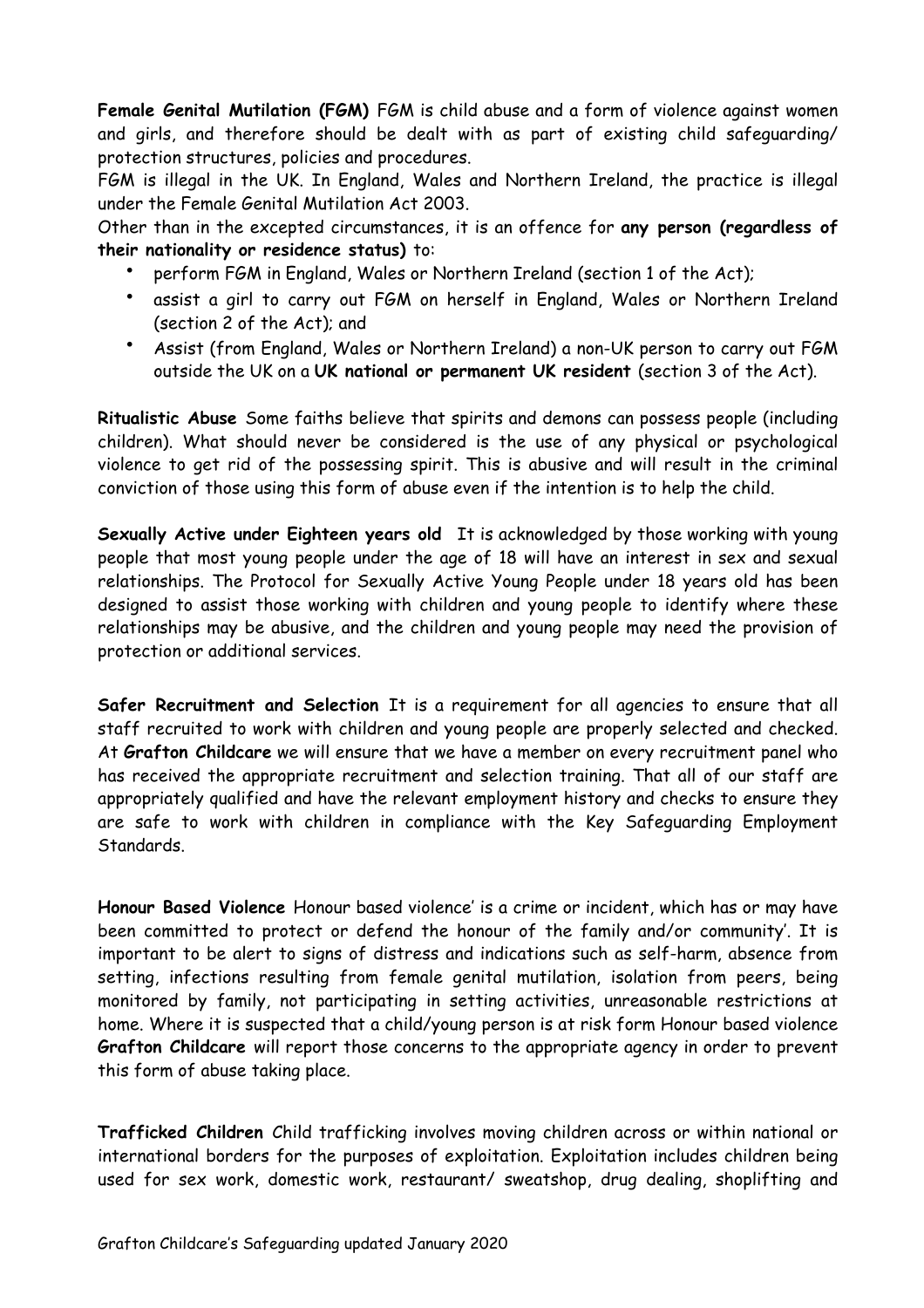benefit fraud. Where **Grafton Childcare** is made aware of a child is suspected of or actually being trafficked/exploited we will report our concerns to the appropriate agency.

**Domestic Abuse** The Government defines domestic abuse as **"Any incident of threatening behaviour, violence or abuse (psychological, physical, sexual, financial or emotional) between adults who are or have been intimate partners or family members regardless of gender or sexuality"**.

Staff need to understand what is required of them if children are members of the household where domestic abuse is known or suspected to be taking place. Our policy includes action to be taken regarding referrals to the Police and Children and Young People's Services and any action to be taken where a member of staff is the alleged perpetrator or victim of domestic abuse. At **Grafton Childcare** we will follow our safeguarding policy and report any suspected concerns regarding Domestic Abuse to the relevant agency.

**Private Fostering** Private fostering is an arrangement made between the parent and the private foster carer, who then becomes responsible for caring for the child in such a way as to safeguard and promote his/her welfare.

A privately fostered child means a child under the age of 16 (18 if a disabled child) who is cared for and provided with accommodation by someone other than:

- A parent.
- A person who is not a parent but has parental responsibility.
- A close relative.
- A Local Authority.

for more than 28 days and where the care is intended to continue. It is a statutory duty for us at **Grafton Childcare** to inform the Local Authority via MASH where we are made aware of a child or young person who may be subject to private fostering arrangements.

#### **Related Setting Policies**

'safeguarding covers more than the contribution made to child protection in relation to individual children. It also encompasses issues such as child health and safety, bullying and a range of other issues, for example, arrangements for meeting the medical needs of children, providing first aid, setting security, drugs and substance misuse, etc.

This policy will cross references to related setting policies and other protocol: **(Suggested list of policies please amend as appropriate to the setting)** 

| Behaviour                    | Adopted: January 2014   |
|------------------------------|-------------------------|
| Staff Behaviour Policy       | Adopted: October 2016   |
| Anti-bullying                | Adopted: September 2008 |
| Confidentiality              | Adopted: August 2011    |
| Drugs and substances         | Adopted: June 2011      |
| Attendance                   | Adopted: October 2008   |
| <b>Communications Policy</b> | Adopted: March 2012     |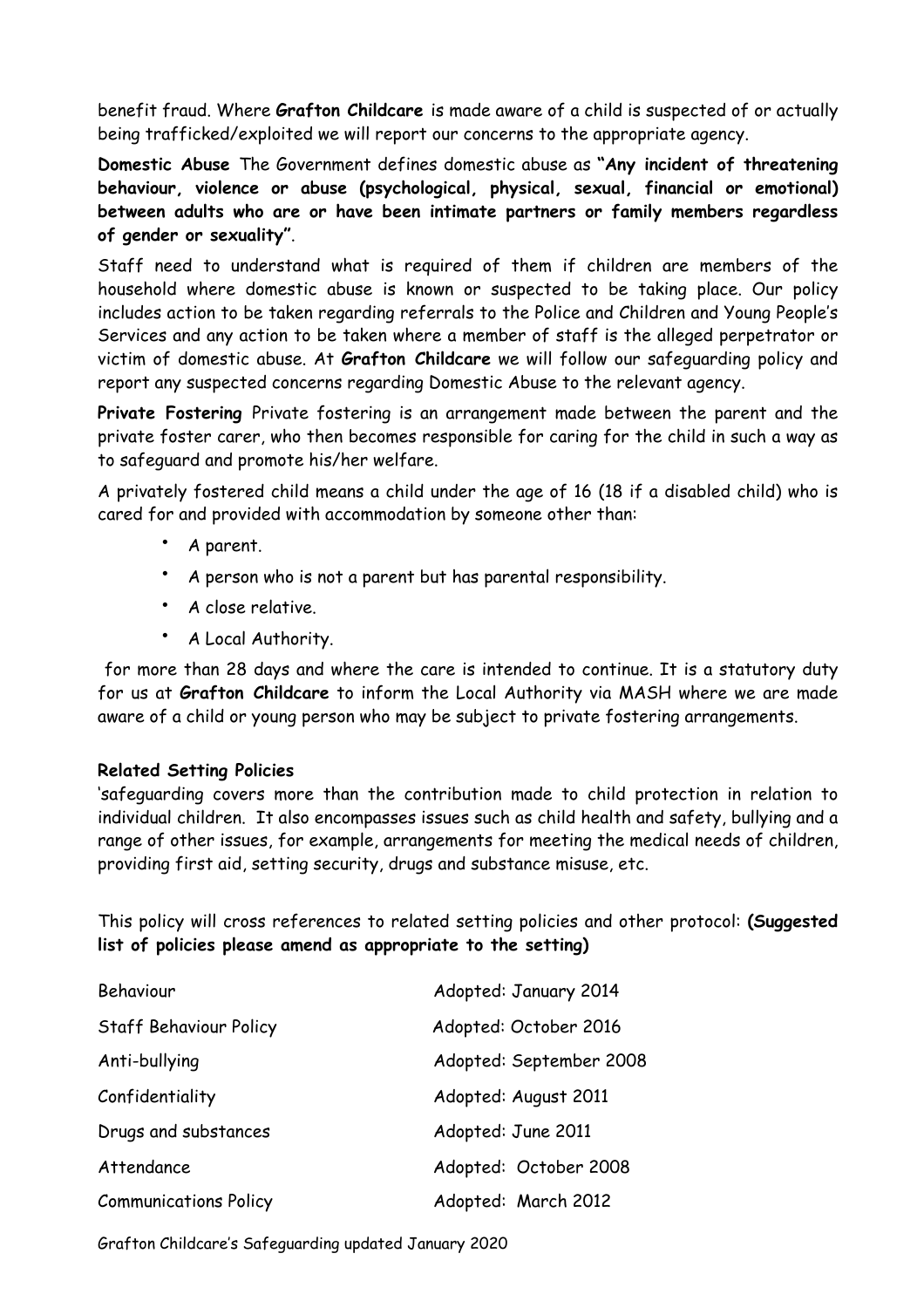| Camera & Image Policy              | Adopted: March 2012     |
|------------------------------------|-------------------------|
| $\bullet$<br>Mobile Phone Policy   | Adopted: March 2012     |
| Acceptable Use Policy<br>$\bullet$ | Adopted: March 2012     |
| Health and Safety                  | Adopted: September 2008 |
| <b>Racial Discrimination</b>       | Adopted: April 2014     |
| Equality and Diversity             | Adopted: April 2014     |
| <b>Educational Visits</b>          | Adopted: September 2011 |
| Code of Conduct                    | Adopted: September 2008 |
| Whistle Blowing                    | Adopted: August 2014    |
| <b>Managing Allegations</b>        | Adopted: August 2014    |
| Physical Restraint                 | Adopted: January 2014   |
| Safe Recruitment                   | Adopted: April 2014     |
| <b>Information Sharing</b>         | Adopted: August 2011    |

Approved **Proprietor signature Denise Tupman**

Adopted on **7th January 2020** 

Review Date **7th January 2021** 

## **Grafton Childcare's Safeguarding Policy**

The above list is not exhaustive and as new policy guidance and legislation develops within the remit of Safeguarding we will review and update our policies and procedures as appropriate and in line with the Devon Children Families Partnership and Local Authority.

#### **Useful Contacts**:

Devon Children Families Partnership <https://www.dcfp.org.uk/> South West Child Protection Procedures<http://www.proceduresonline.com/swcpp/> Devon Early Years and Childcare Service [www.devon.gov.uk/eycs](http://www.devon.gov.uk/eycs)  Child Exploitation and Online Protection Agency [www.ceop.org.uk](http://www.ceop.org.uk) NSPCC <https://www.nspcc.org.uk/preventing-abuse/safeguarding/>

# **Multi-agency Safeguarding Hub (MASH) 0345 155 1071** email: **[mashsecure@devon.gov.uk](mailto:mashsecure@devon.gov.uk)**

**MASH Consultation Line** 0345 155 1071 (ask for Consultation Line)

**Early Help co-ordination centre** 0345 155 1071 (ask for Early Help) <https://www.dcfp.org.uk/early-help/>